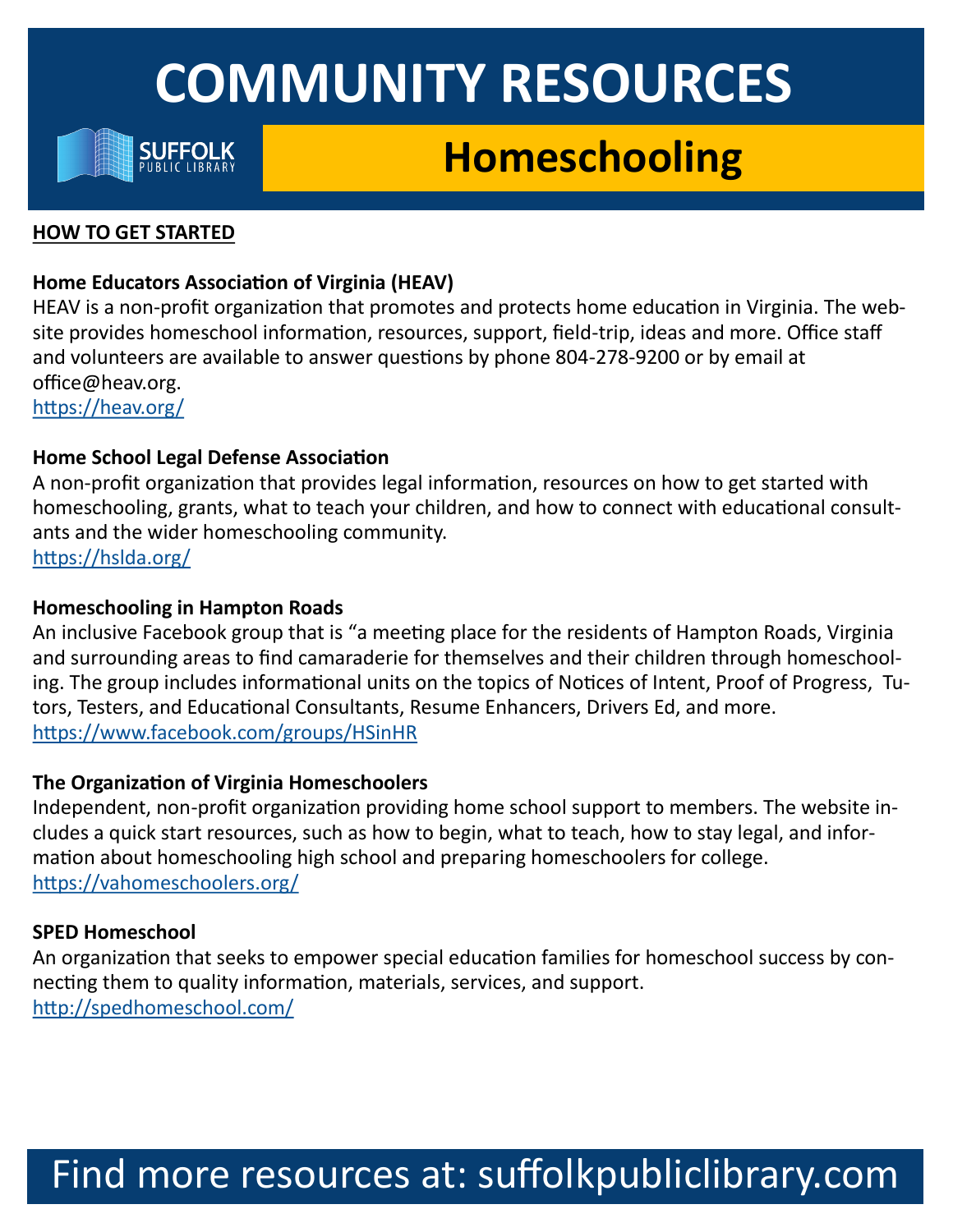

## **Homeschooling**

### **Virginia Department of Education**

Find information on the Commonwealth's requirements for home instruction. Additional resources include the Home Instruction Handbook—Information for Parents, Diver Education Information, Sample Notice of Intent to Provide Home Instruction and information about Compulsory Attendance Statutes and health requirements.

[http://www.doe.virginia.gov/families/private\\_home/index.shtml# home](http://www.doe.virginia.gov/families/private_home/index.shtml#home)

### **ONLINE COMMUNITIES**

### **Chesapeake Homeschool Group**

A private Facebook group whose main goal is to organize social activities for homeschoolers. They provide some units to explain some aspects of home education and the City of Chesapeake. Must request to join.

<https://www.facebook.com/groups/1435311216685277>

### **Homeschooling in Hampton Roads**

A private Facebook group that serves as "a meeting place for residents of the Hampton Roads, Virginia and surrounding areas to find camaraderie for themselves and their children through homeschooling." Must request to join.

<https://www.facebook.com/groups/HSinHR>

### **Suffolk Virginia Homeschoolers**

A private Facebook group for Suffolk homeschoolers "to share ideas, community events, and answer questions about homeschooling and curriculums." Must request to join. <https://www.facebook.com/groups/630226640727958>

### **DIGITAL RESOURCES**

### **Ebsco Read It!**

Read It! is designed for middle and high school students and adults who have a basic foundation in English grammar and reading but need adapted reading material for a variety of subjects. It offers resources to help build background knowledge, conduct research and improve study skills. [http://web.a.ebscohost.com/ell/search/basic?vid=0&sid=32dffab8](http://web.a.ebscohost.com/ell/search/basic?vid=0&sid=32dffab8-450e-4fb2-9fb6-f55ac223e983%40sdc-v-sessmgr02)-450e-4fb2-9fb6-f55ac223e983% 40sdc-v-[sessmgr02](http://web.a.ebscohost.com/ell/search/basic?vid=0&sid=32dffab8-450e-4fb2-9fb6-f55ac223e983%40sdc-v-sessmgr02)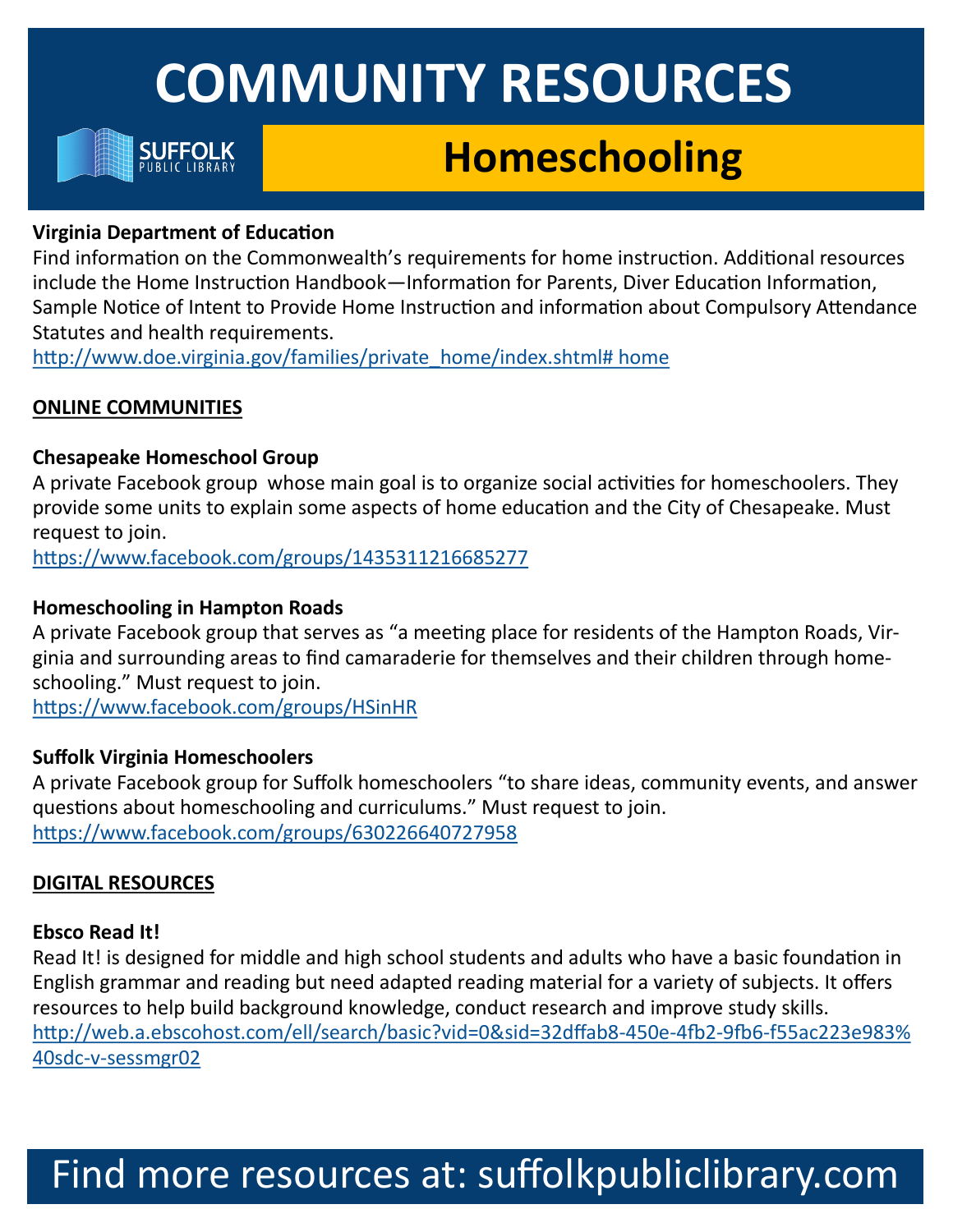

## **Homeschooling**

### **Explora Primary**

Online resource that supports both student research and classroom instruction with rich, reliable content and easy-to-use functionality.

[http://web.a.ebscohost.com/web/ehk5/home?preview=false&usrNo=](http://web.a.ebscohost.com/web/ehk5/home?preview=false&usrNo=-26783667)-26783667

### **Gale In-Context: Elementary**

Gale In Context: Elementary provides authoritative, curriculum-aligned, age-appropriate digital content that covers a broad range of educational topics. [https://go.gale.com/ps/start.do?p=ITKE&u=virginia\\_geoip&sid=geo](https://go.gale.com/ps/start.do?p=ITKE&u=virginia_geoip&sid=geo)

### **Testing and Education Reference Center**

The Testing and Education Reference Center (TERC) offers test prep for the ACT, GED, GRE, LSAT, SAT and more. Resources are available for students of all levels as well as those participating in testing for their careers. TERC also provides a resume building resource. What you need: Create an account to access full resources. What you need: Create an account to access full resources. <https://terc.nelnetsolutions.com/>

### **Universal Class**

Universal Class has over 500 online classes available in a wide variety of topics with the option of earning continuing education units (CEUs) with a certificate. These self-paced classes include lessons, exams, assignments, discussion boards and actual assessments of your progress. Classes of particular interest may be found under the category "Teacher Resources" and "Special Education." What you need: Library card number.

<https://suffolkva.universalclass.com/>

### **BOOKS AVAILABLE ON HOOPLA DIGITAL**

### *Answers for Homeschooling (2018)* by Israel Wayne

This author provides answers to the top 25 questions about homeschooling to become confident in your journey. Topics include socialization, qualifications, college, legality, academics, sports, affordability, and competency.

<https://www.hoopladigital.com/title/12066895>